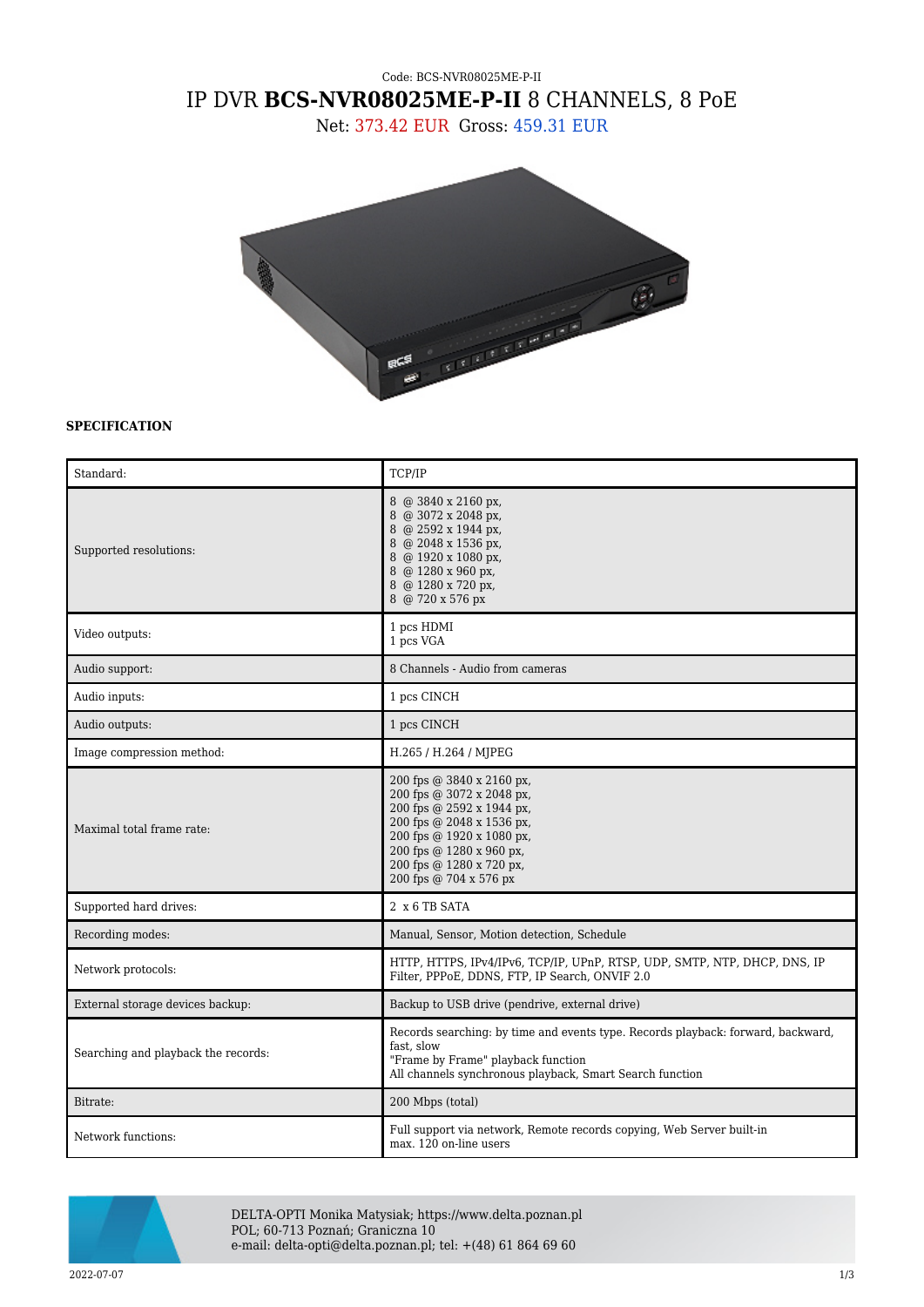| Mobile phones support:           | Port no.: 37777 or access by a cloud (P2P)<br>• Android: Free application <b>DMSS</b><br>• iOS (iPhone): Free application DMSS |
|----------------------------------|--------------------------------------------------------------------------------------------------------------------------------|
| Default admin user / password:   | admin / admin                                                                                                                  |
| Default IP address:              | 192.168.1.108                                                                                                                  |
| Web browser access ports:        | 80, 37777                                                                                                                      |
| PC client access ports:          | 37777                                                                                                                          |
| Switch PoE:                      | 8-port PoE Switch built-in, 25.5 W / Channel, PoE (802.3af/at)                                                                 |
| Mobile client access ports:      | 37777                                                                                                                          |
| Alarm inputs / outputs:          | 4 pcs / 2 pcs                                                                                                                  |
| PTZ control:                     | IP Speed Dome Cameras                                                                                                          |
| Motion Detection:                | 22 x 18 motion zones<br>6 sensitivity levels                                                                                   |
| Mouse support:                   | ✓                                                                                                                              |
| IR remote controller in the set: |                                                                                                                                |
| Power supply:                    | 230 V AC                                                                                                                       |
| Weight:                          | 2.61 kg                                                                                                                        |
| Dimensions:                      | 375 x 326 x 53 mm                                                                                                              |
| Supported languages:             | Polish, English                                                                                                                |
| Country of origin:               | China                                                                                                                          |
| Manufacturer / Brand:            | <b>BCS</b>                                                                                                                     |
| Guarantee:                       | 3 years                                                                                                                        |

## **PRESENTATION**

Front panel:



In the kit: